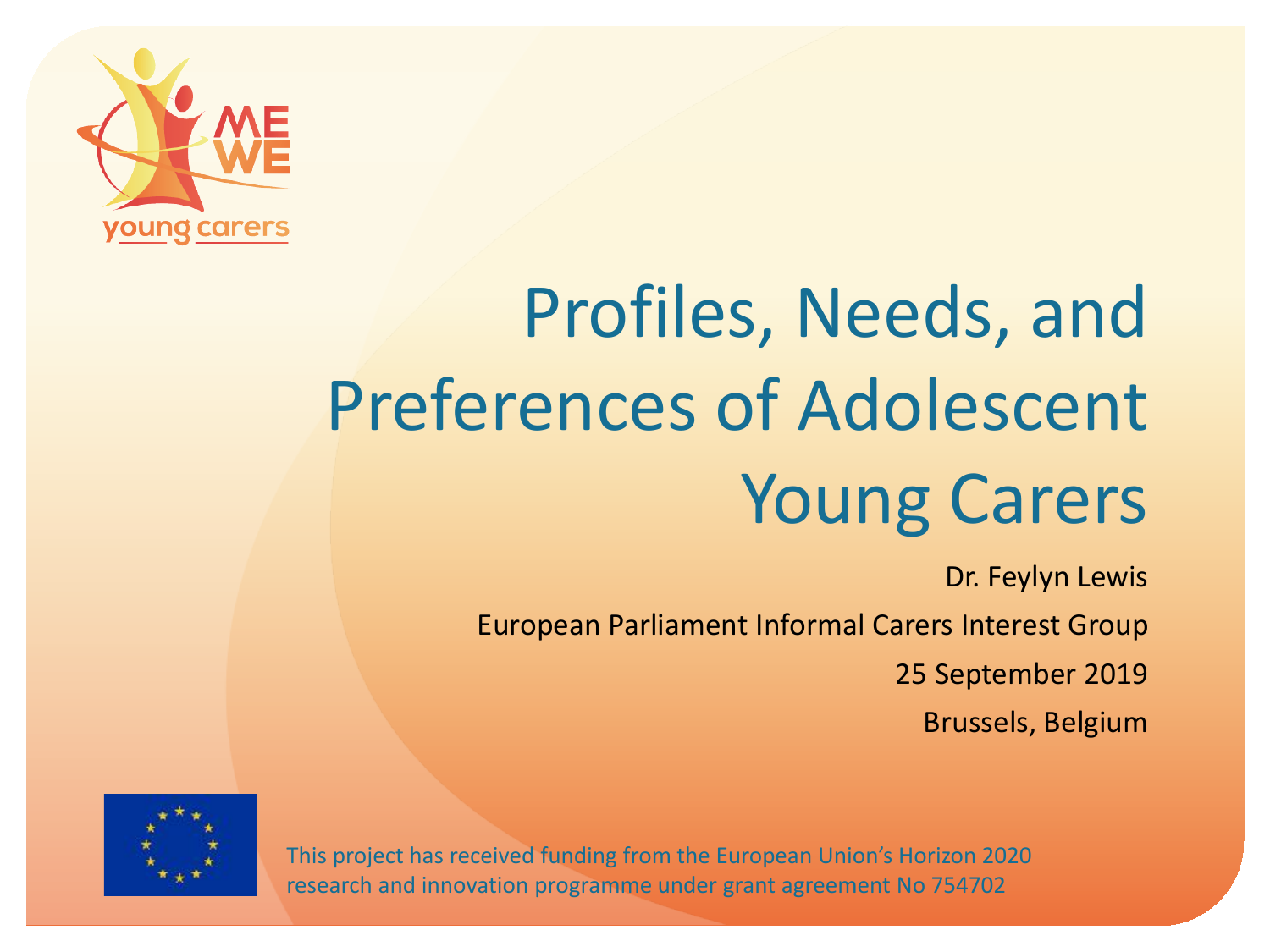## **Online Survey with Adolescent Young Carers (ages 15-17 years old)**



#### Survey Features

- Aim: To assess the extent of caring and its effects (impact on general wellbeing, work and education) for European adolescent young carers
- *1,684 AYCs identified across 6 EU countries*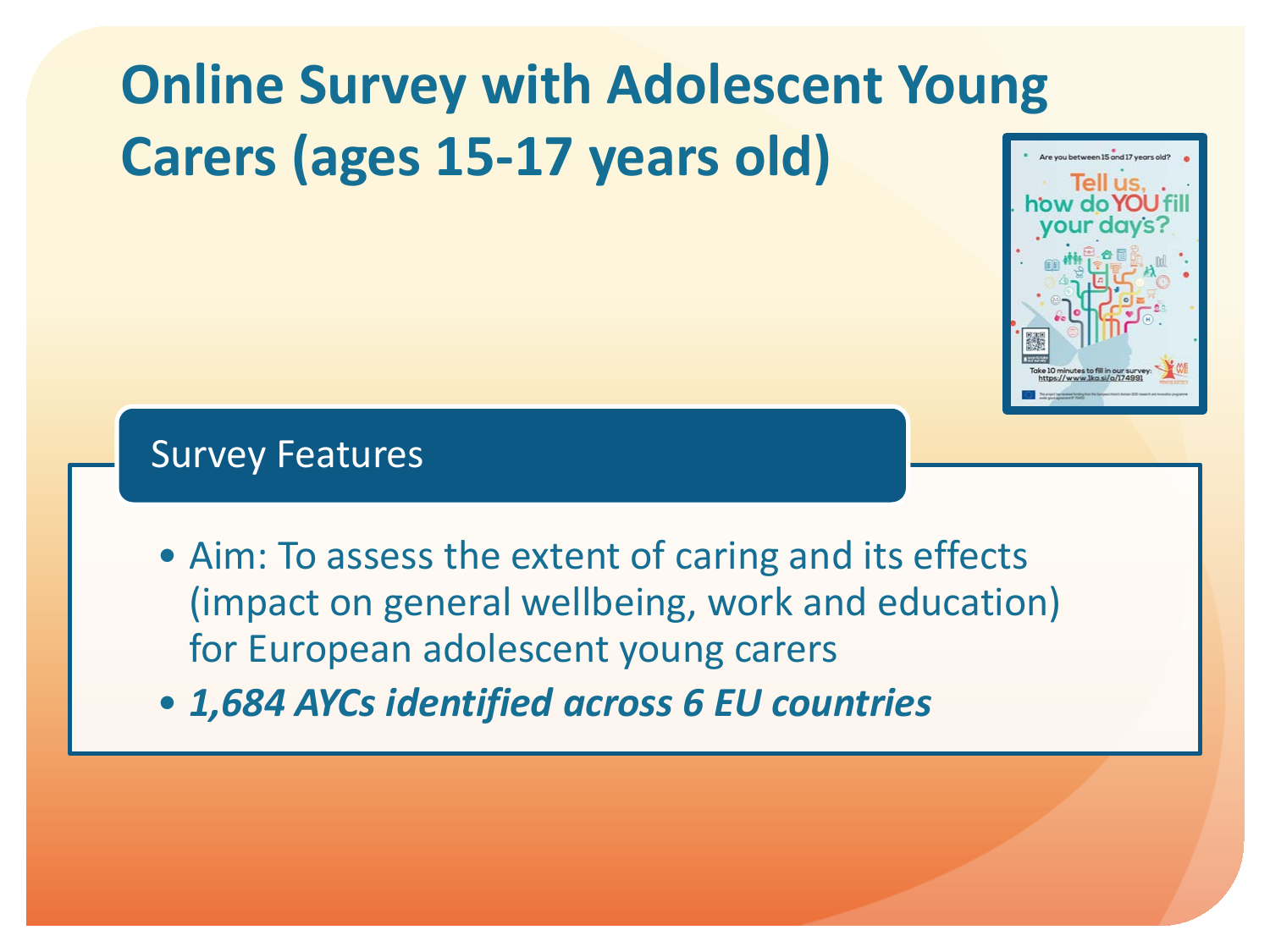# **Identity and Condition of the Caredfor Person**

The "typical" profile of a European adolescent young carer is a girl providing care for her mother with a physical disability.

Exceptions: In Italy, grandparents and specifically grandmothers possess the predominance of care needs. In Sweden and UK, significant care is provided by siblings.

Of those providing care to a non-family member, the majority of respondents indicated that they provide care for a close friend with a mental illness, with the exception of Italy.

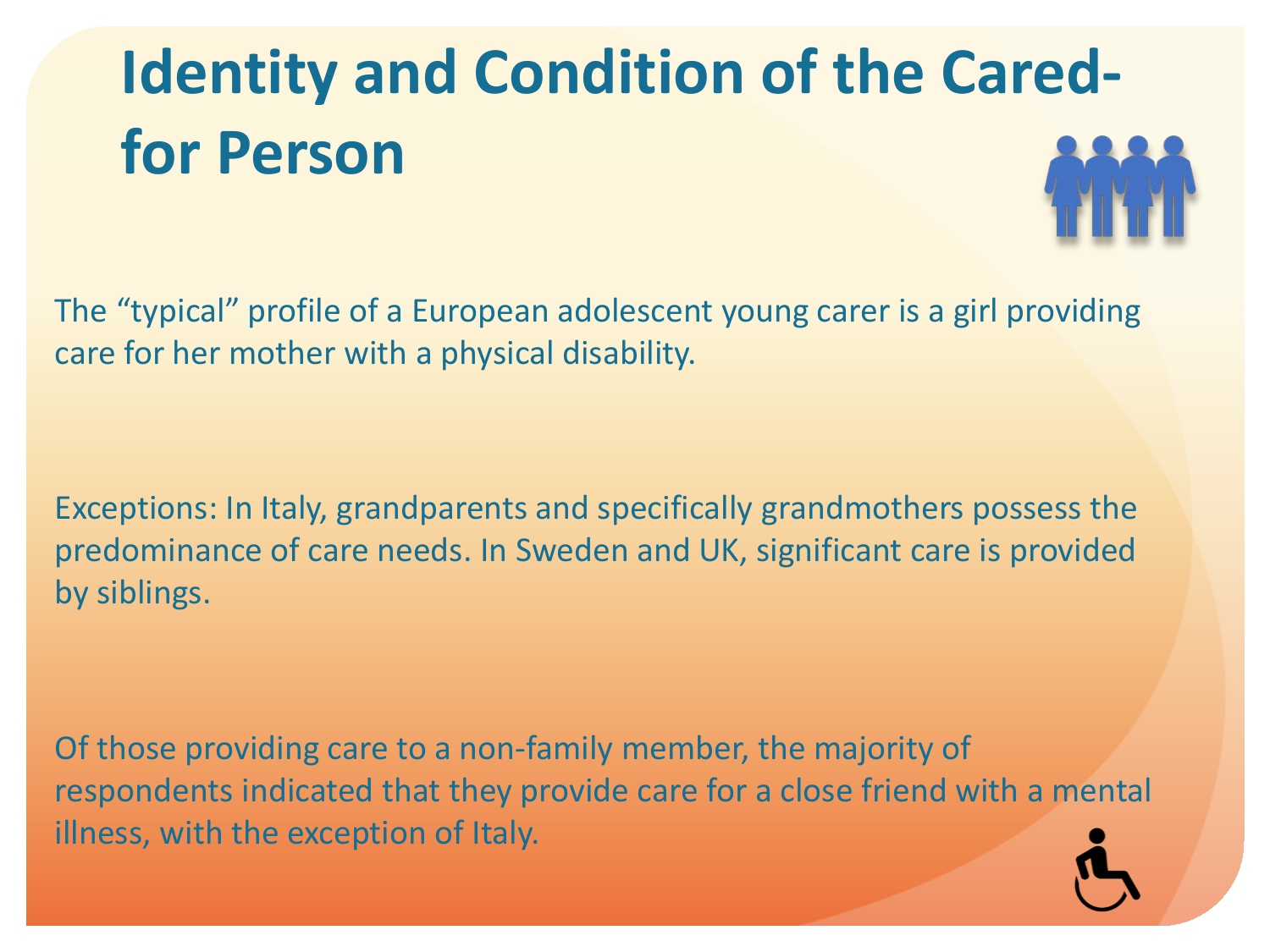### **Care Undertaken by AYCs**

*Type of caring activities: Domestic activity, household management, financial and practical management, personal care, emotional care, and sibling care.* 

*\*\*\**

When compared to their non-caring peers, AYCs perform greater amounts of caring activities in the home, and the differences are highly statistically significant. Overall, girls perform a greater amount of care activities compared to boys, however the statistical significance varies between countries.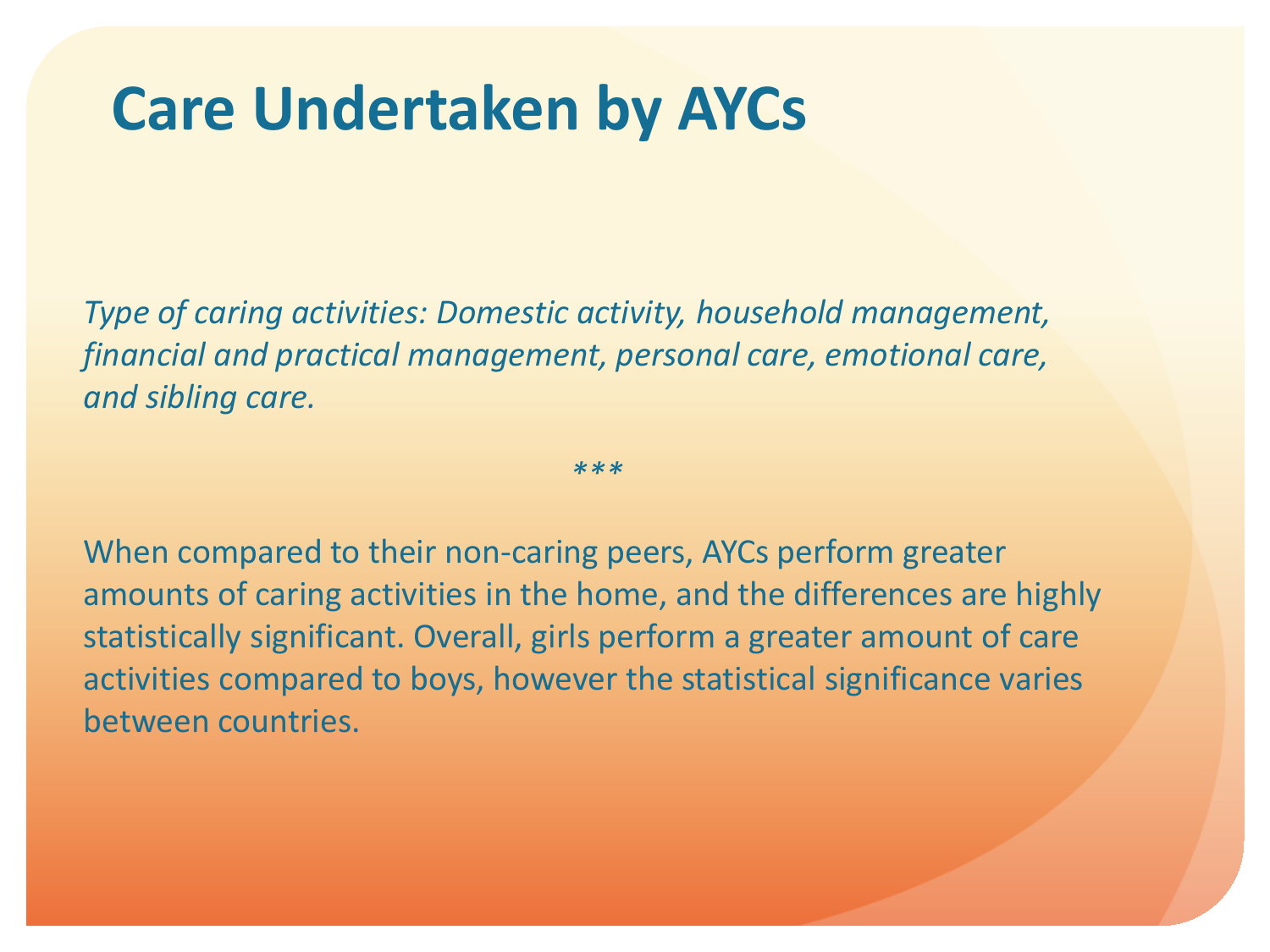## **Difficulties in school because of caring**

*The majority of AYCs were currently engaged in education at the time of the survey (over 90% of AYCs).*

| <b>Italy</b>                  | <b>The Netherlands</b>        | Slovenia                      |
|-------------------------------|-------------------------------|-------------------------------|
| • 8% of AYCs report negative  | • 13% of AYCs report negative | • 10% of AYCs report negative |
| school performance (N=17)     | school performance (N=17)     | school performance (N=26)     |
| • 6% of AYCs report bullying  | • 15% of AYCs report bullying | • 5% of AYCs report bullying  |
| $(N=12)$                      | $(N=20)$                      | $(N=13)$                      |
| Sweden                        | Switzerland                   | <b>United Kingdom</b>         |
| • 13% of AYCs report negative | • 14% of AYCs report negative | • 22% of AYCs report negative |
| school performance (N=82)     | school performance (N=13)     | school performance (N=94)     |
| • 10% of AYCs report bullying | • 15% of AYCs report bullying | • 37% of AYCs report bullying |
| $(N=67)$                      | $(N=12)$                      | $(N=92)$                      |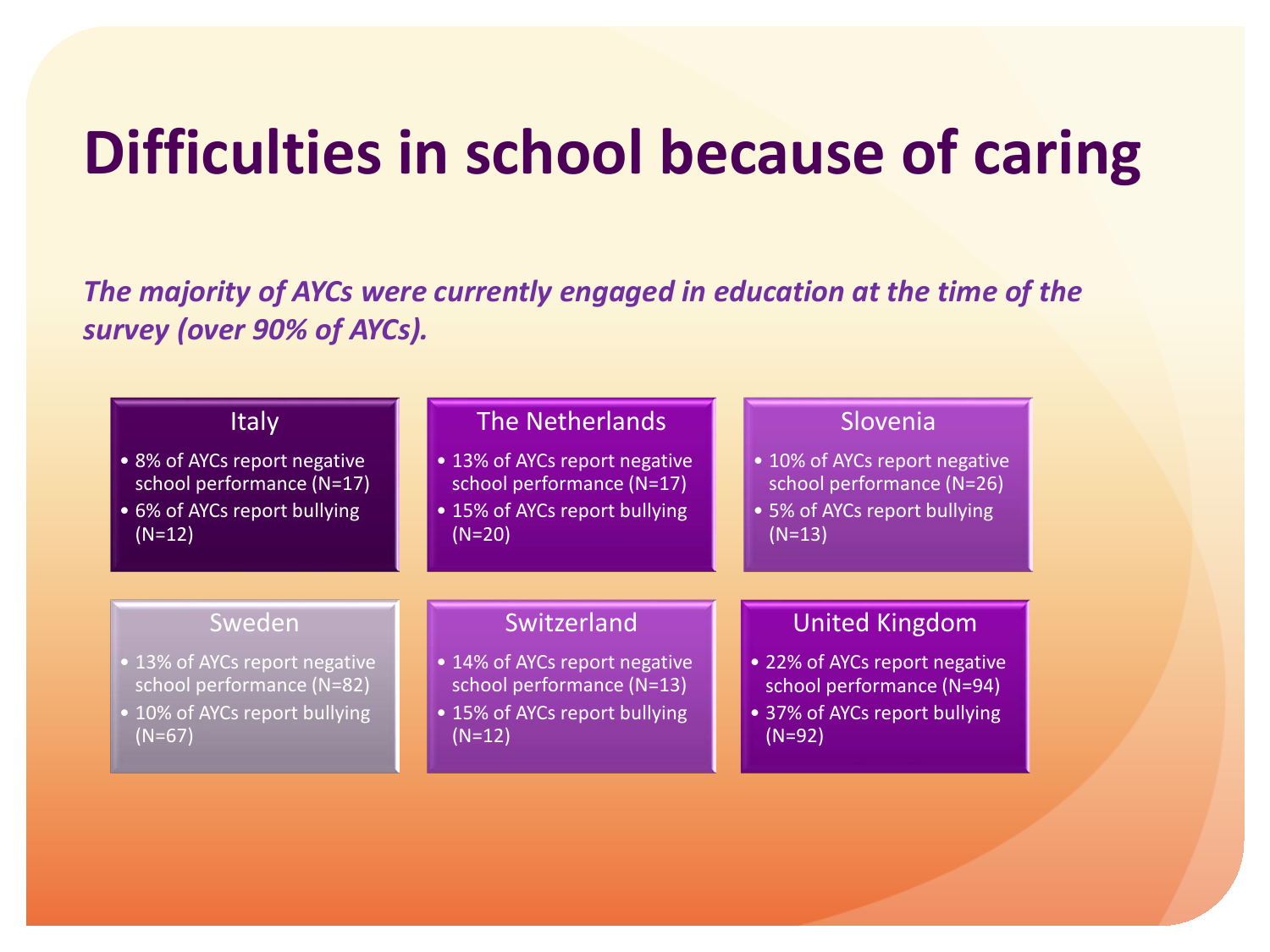## **Health difficulties due to caring**

#### **Italy**

- •26% of AYCs report physical health problems (N=45)
- •17% of AYCs report mental health problems (N=30)

#### The Netherlands

- •20% of AYCs report physical health problems (N=18)
- 11% of AYCs report mental health problems (N=10)

#### Slovenia

- •24% of AYCs report physical health problems (N=53)
- •16% of AYCs report mental health problems (N=34)

#### Sweden

- 12% of AYCs report physical health problems (N=72)
- •26% of AYCs report mental health problems (N=152)

#### Switzerland

- •40% of AYCs report physical health problems (N=28)
- •33% of AYCs report mental health problems (N=23)

#### United Kingdom

- •30% of AYCs report physical health problems (N=55)
- •60% of AYCs report mental health problems (N=110)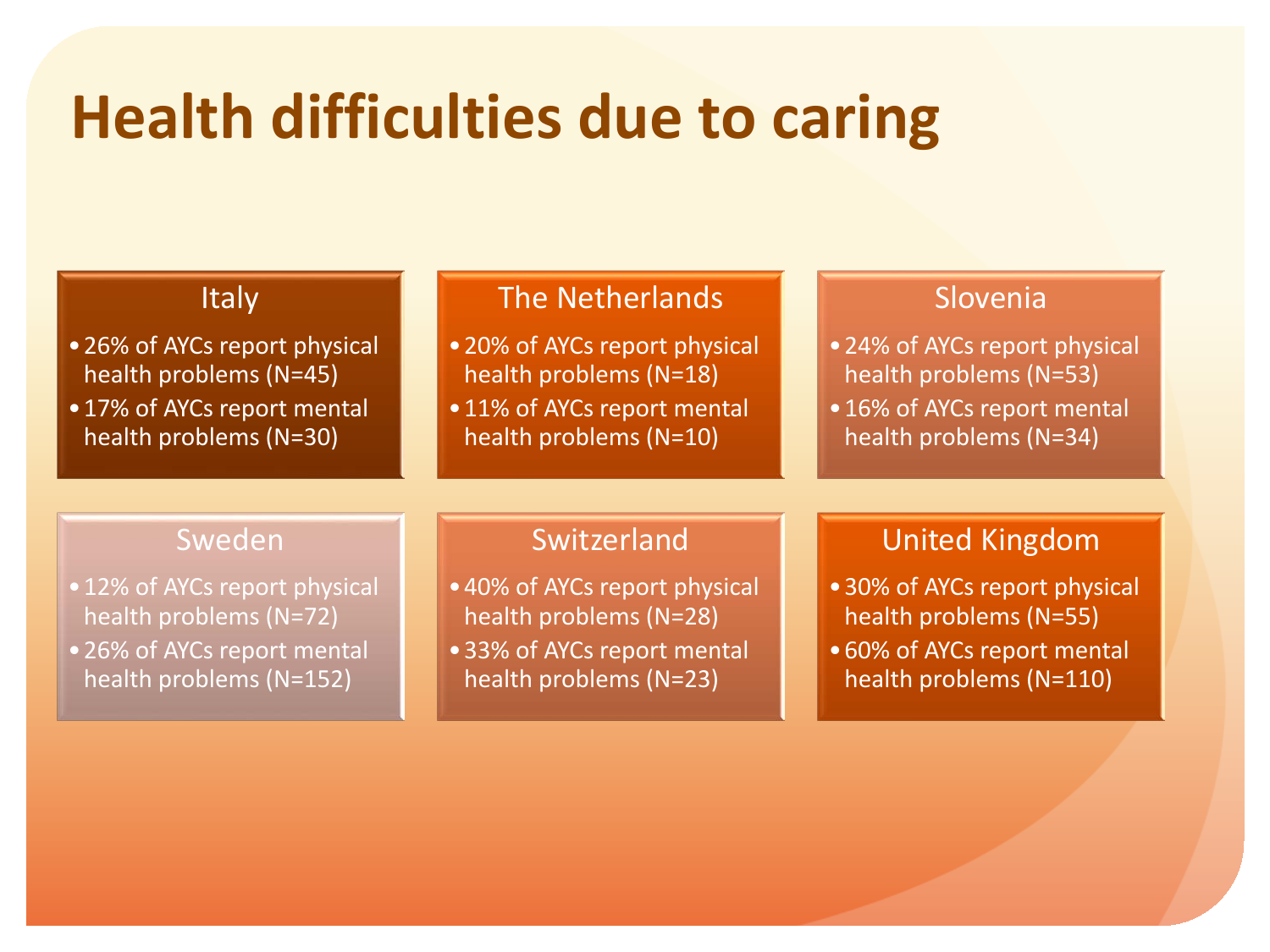# Severe Mental Health Impacts Due to Caring: Self-harm and Harm to Others

| <b>Italy</b>                 | <b>The Netherlands</b>       | Slovenia                     |
|------------------------------|------------------------------|------------------------------|
| • 8% of AYCs reported self-  | • 11% of AYCs reported self- | .8% of AYCs reported self-   |
| harming thoughts             | harming thoughts             | harming thoughts             |
| • 6% of AYCs reported        | • 4% of AYCs reported        | • 5% of AYCs reported        |
| thoughts of harm to others   | thoughts of harm to others   | thoughts of harm to others   |
| Sweden                       | Switzerland                  | <b>United Kingdom</b>        |
| • 11% of AYCs reported self- | • 21% of AYCs reported self- | • 30% of AYCs reported self- |
| harming thoughts             | harming thoughts             | harming thoughts             |
| • 4% of AYCs reported        | • 5% of AYCs reported        | • 12% of AYCs reported       |
| thoughts of harm to others   | thoughts of harm to others   | thoughts of harm to others   |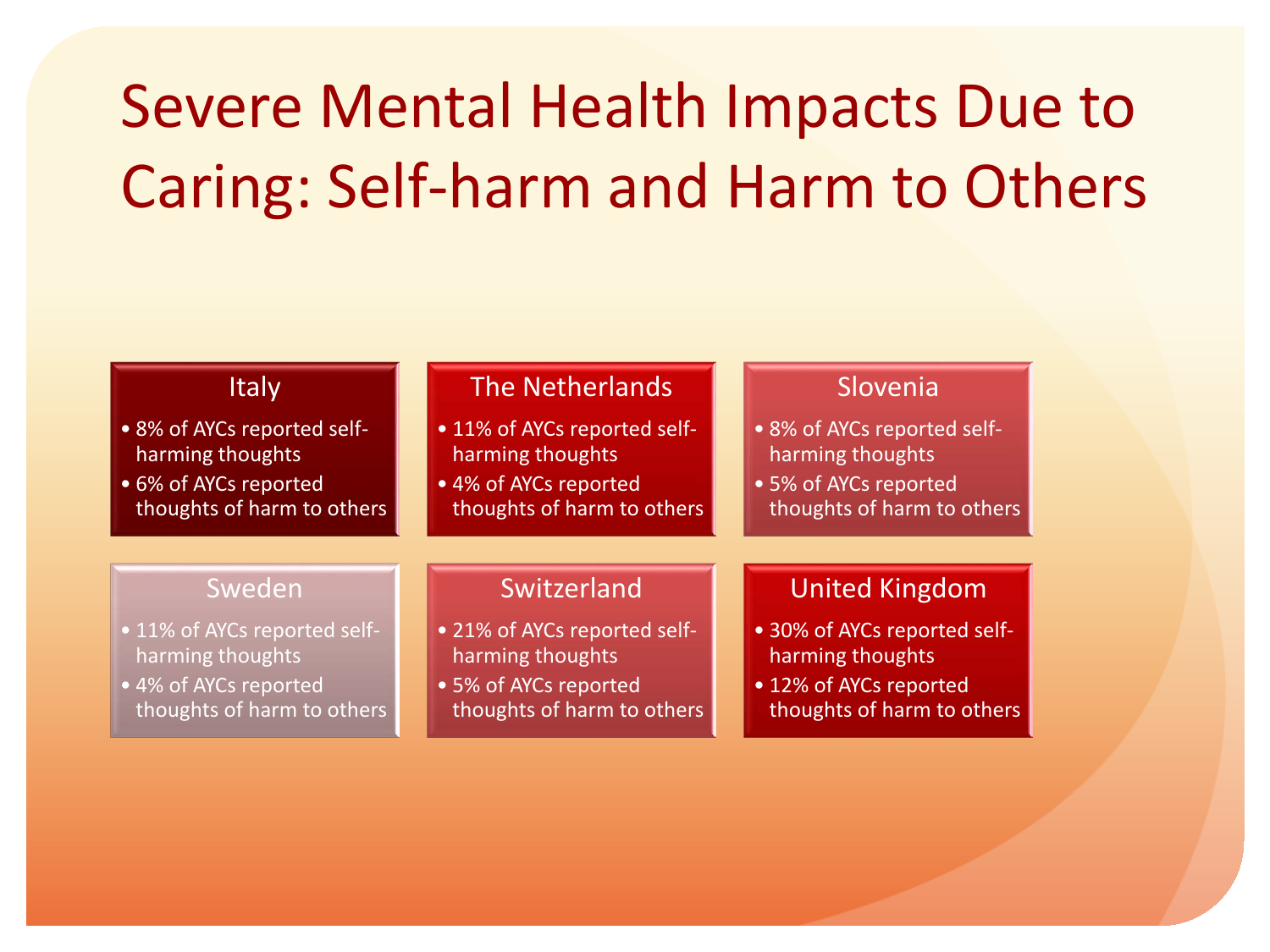### What Policy Recommendations Can We Make at an EU & National Level?

| Combat                                                                                                                                                                  | Recognize                                                                                                                                                                                                     | Protect                                                                                                                                                                                                                  |
|-------------------------------------------------------------------------------------------------------------------------------------------------------------------------|---------------------------------------------------------------------------------------------------------------------------------------------------------------------------------------------------------------|--------------------------------------------------------------------------------------------------------------------------------------------------------------------------------------------------------------------------|
| Combat the myth<br>that young carers do<br>not exist or only<br>exist in small<br>numbers: Young<br>carers DO exist &<br>contribute<br>significantly to our<br>society! | <b>Formally recognize</b><br>the oft-overlooked<br>unpaid care provided<br>predominately by<br>girls and young<br>women and raise<br>opportunities for<br>their inclusion into<br>education and<br>employment | Protect the rights of<br>particularly<br>marginalized AYCs:<br>migrant and refugee<br>AYCs, BAME;<br>Traveller, Gypsy, and<br>Roma communities,<br>and those caring for<br>individuals with<br>stigmatized<br>conditions |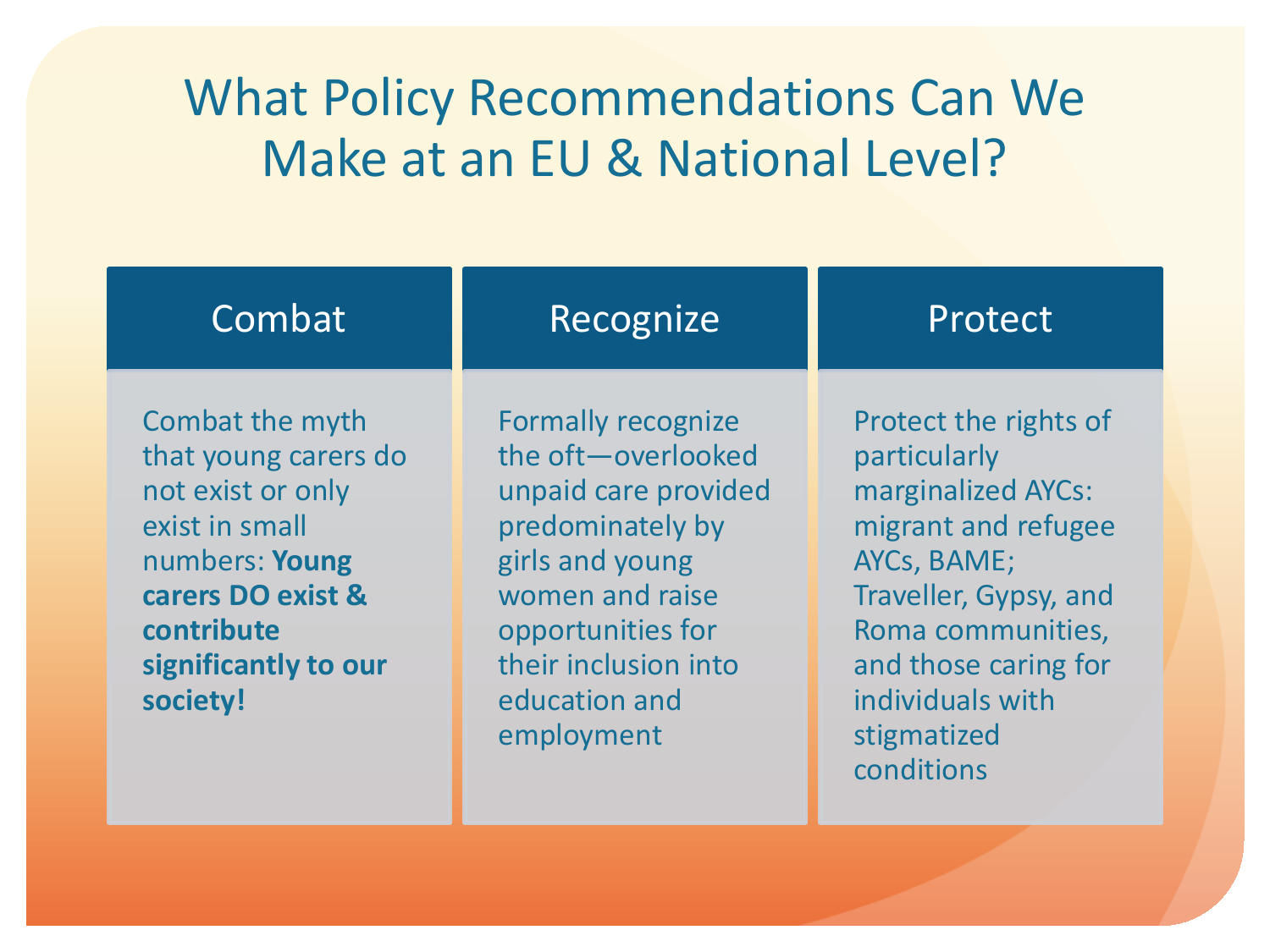### Education & Employment Impacts & Policy Recommendations

In recognition that AYCs are at a higher risk of being NEET, create new and strengthen existing opportunities for apprenticeships; flexible working; and financial assistance for access to college and university

Furthering the EU's values of tolerance and respect, encourage member states to adopt stronger anti-bullying policies and legislations with specific mention of young carers as a protected group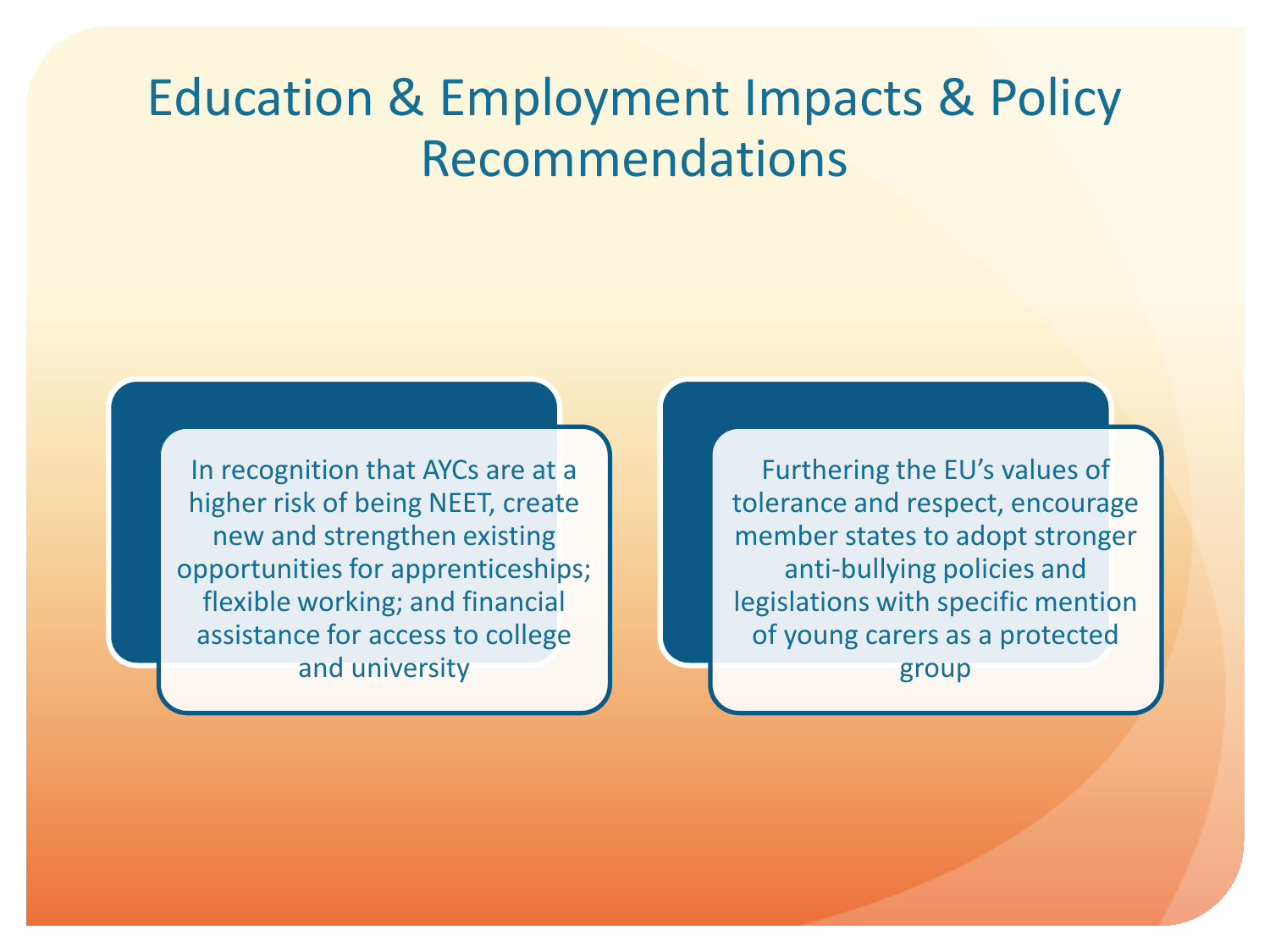### Health Impacts & Policy Recommendations



Champion the role of connected ("joined-up") health services to identify and support AYCs.



General Practitioners, Emergency Room/A&E doctors, nurses, pharmacists can be excellent front-line contacts for AYCs



Encourage member states to adopt "whole-family approach" policies to health care. Medical staff must assess AYCs for impacts onto their mental and physical health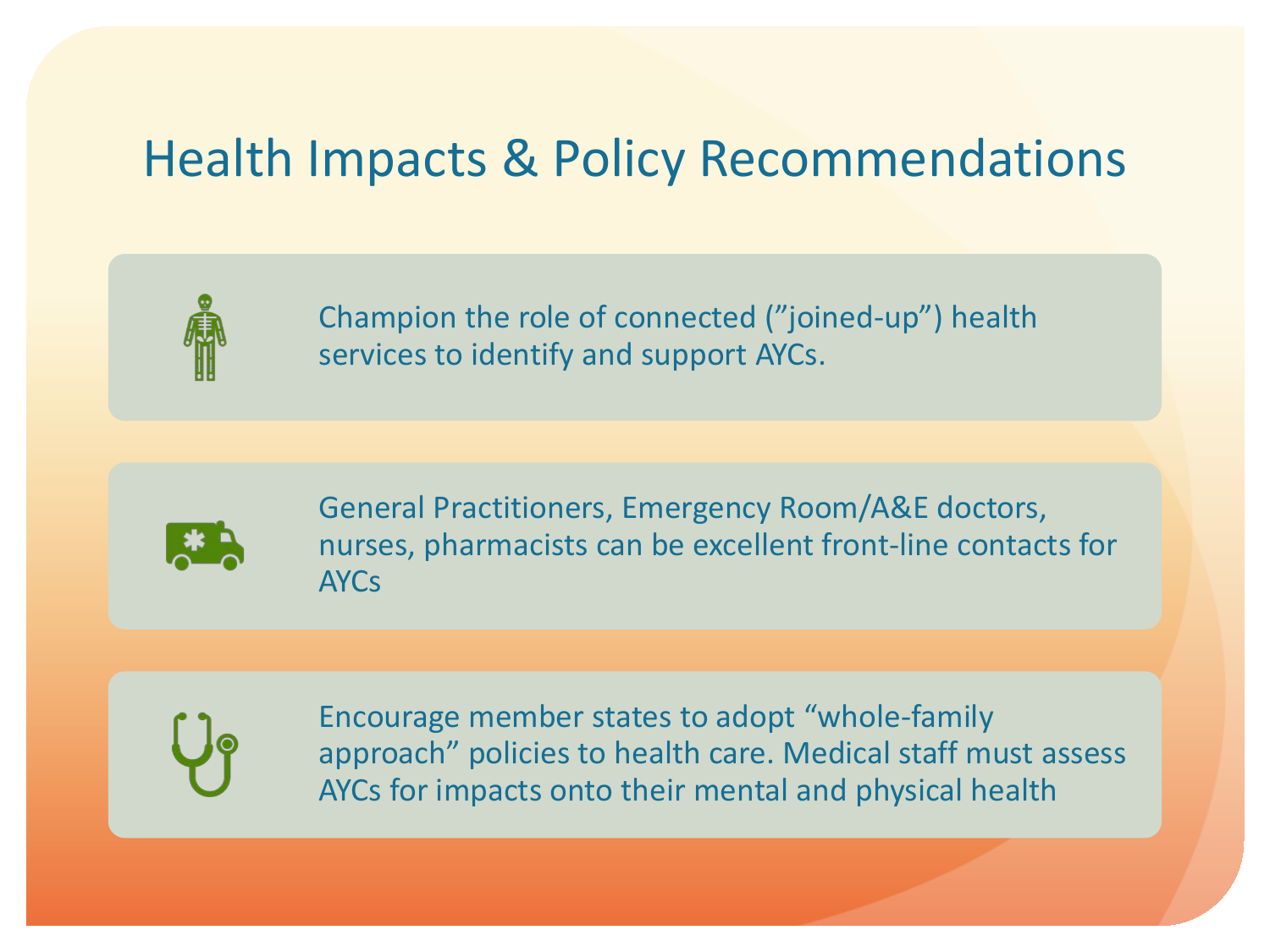### Severe Mental Health Impacts & Policy Recommendations

Barriers to AYCs accessing dedicated mental health support must be removed, e.g., wait times for mental health counselling can be months to years in the UK.

Member states must recognize the detrimental impact of the lack of long-term care systems and the austerity period onto mental health of its most vulnerable citizens: *State-sponsored mental health care must be well-funded.*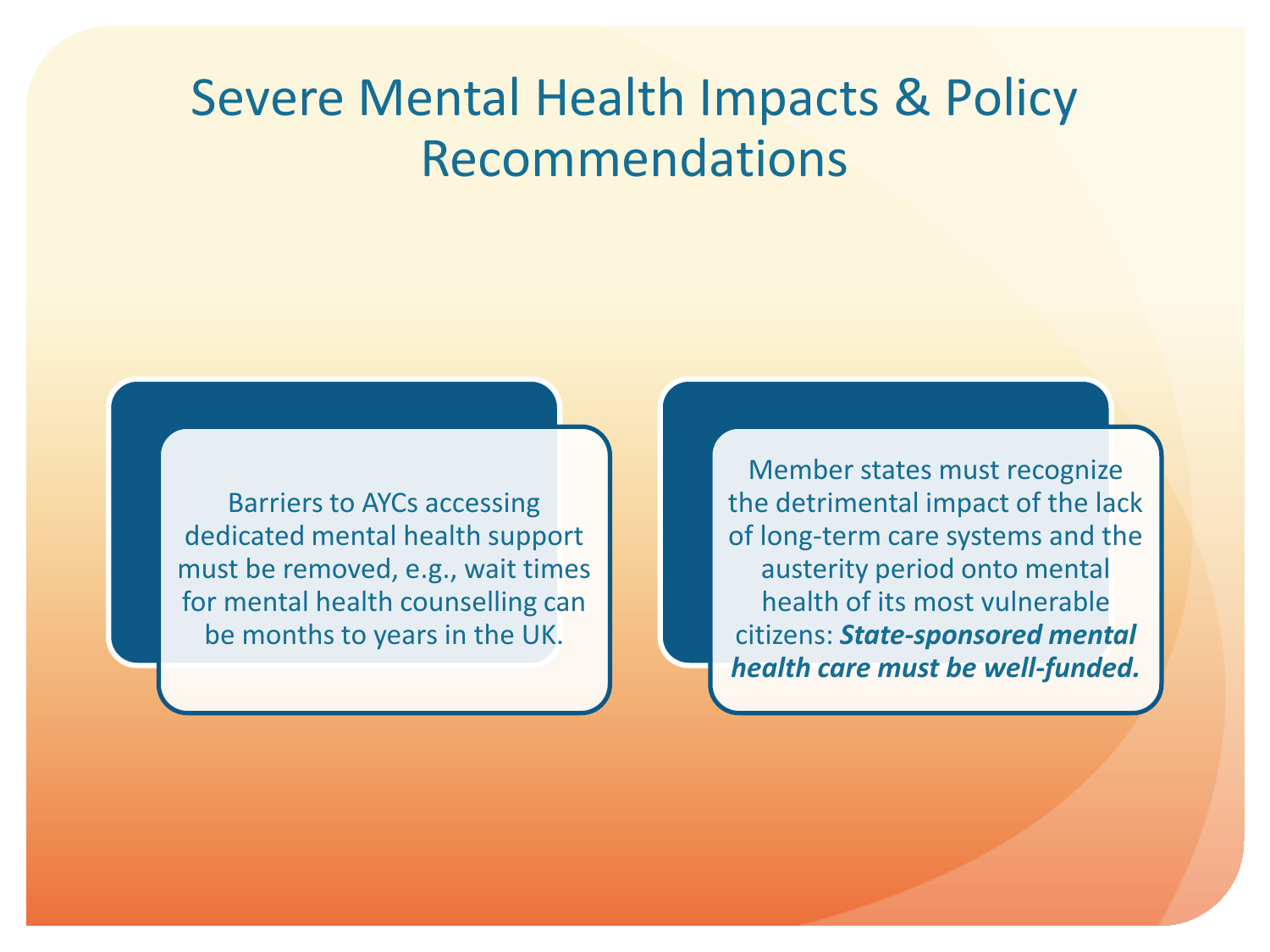### Supporting AYCs to Hope & Thrive *Our View*



AYCs have a right to self-determination, including the right to care if they desire to do so.



A focus on the negative impacts of caring serves as a strong motivator to urge society to act, *however*,



We must not overlook the positives of caring, both individually and as a society



We must also place burden on the lack of State recognition, support, and services which have led AYCs to take up inappropriate amounts and activities in caring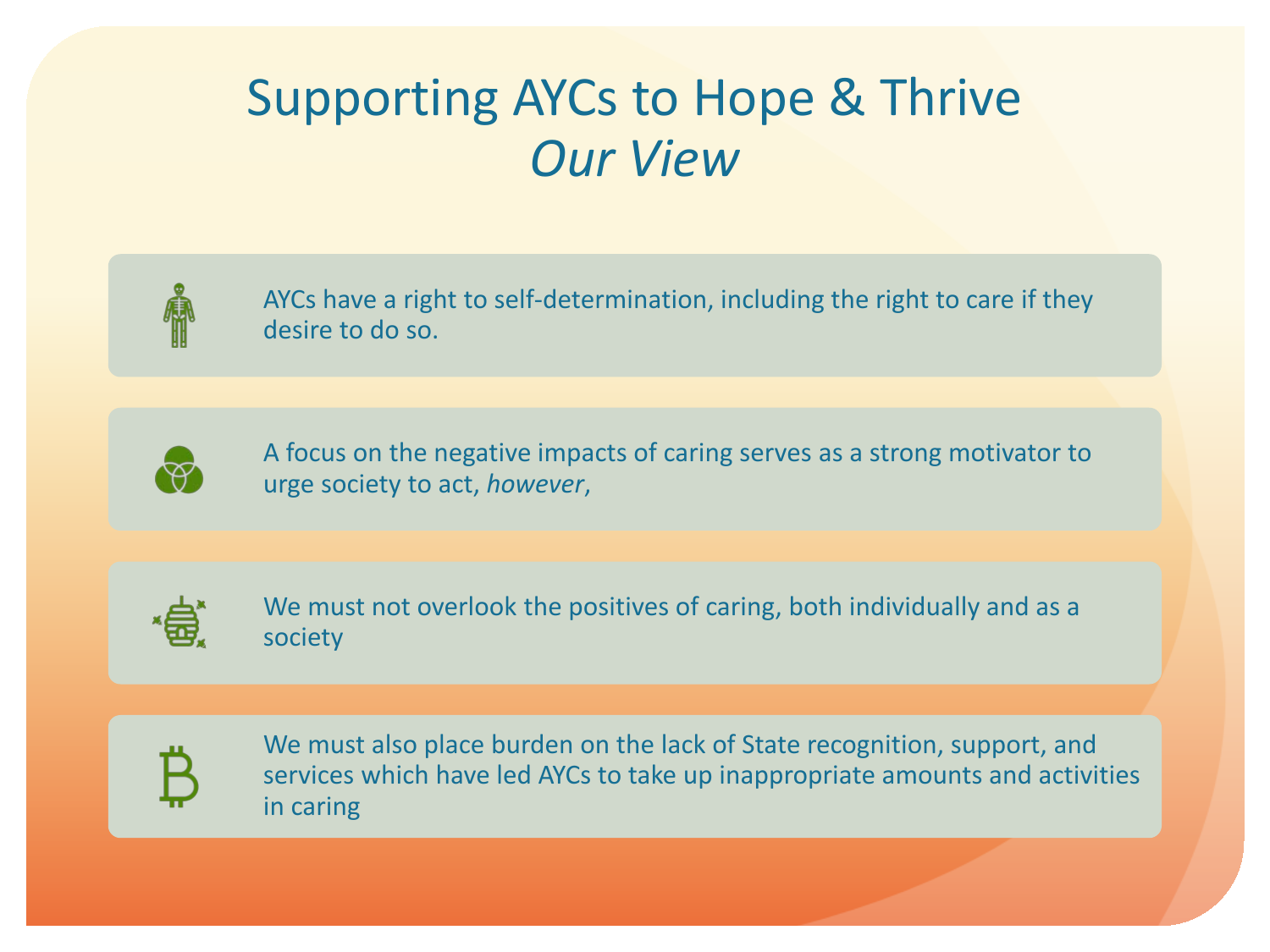# Moving European Adolescent Young Carers....

#### From Vulnerability & Exclusion

Full inclusion & Participation

Hope for the Future & Opportunities to **Thrive**